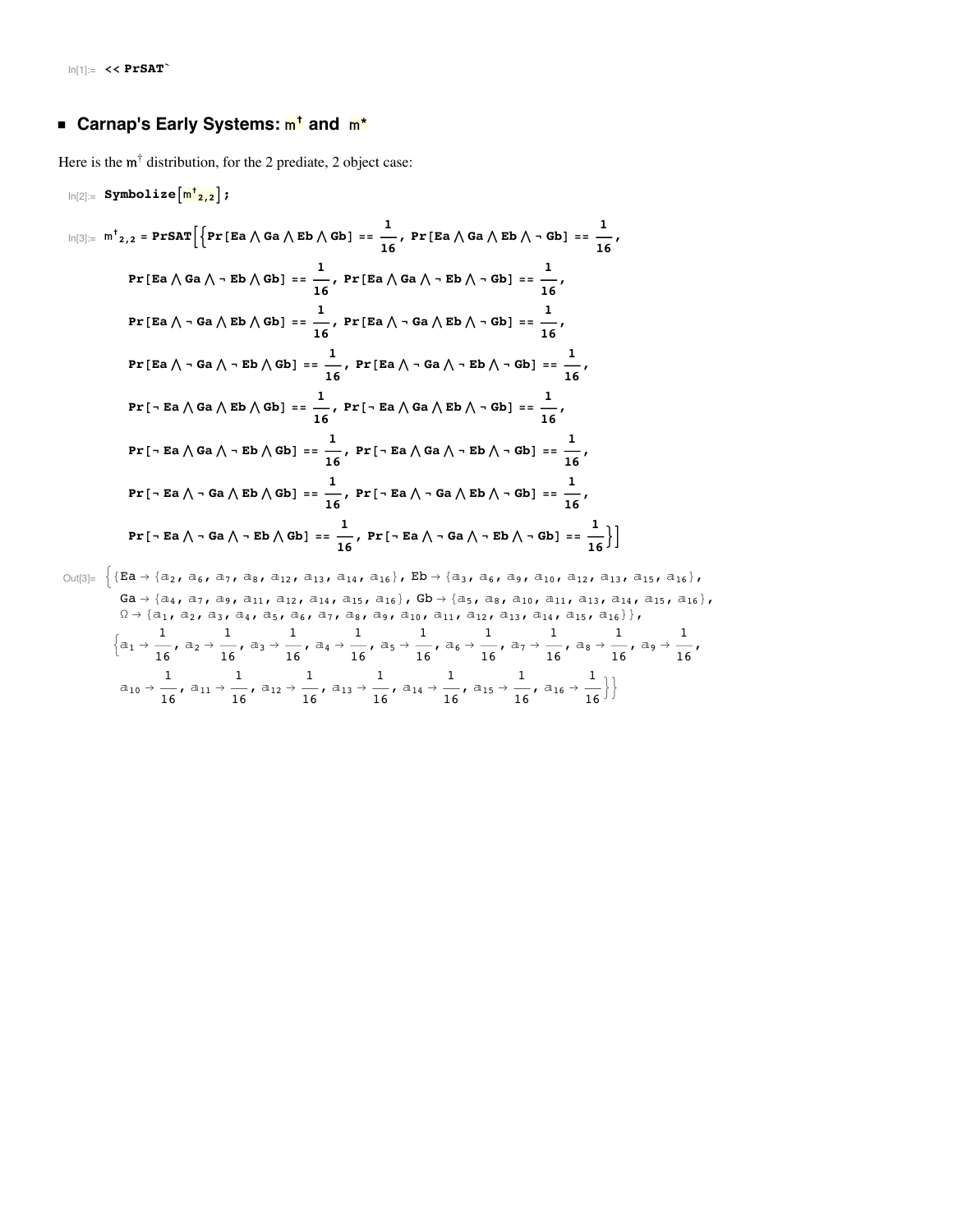### $2 |$  carnap.nb

# $\ln[4] = \texttt{TruthTable} \left\lceil \mathsf{m}^\dagger_{2,2} \right\rceil$

Out[4]//DisplayForm=

| Ea | Eb | Ga | Gb | var            | Pr                   |
|----|----|----|----|----------------|----------------------|
| T  | Т  | Т  | T  | $a_{16}$       | 1<br>16              |
| Т  | Т  | Т  | F  | $a_{12}$       | $\overline{1}$<br>16 |
| Т  | Т  | F  | Т  | $a_{13}$       | 1<br>16              |
| Т  | т  | F  | F  | $a_6$          | 1<br>16              |
| Т  | F  | Т  | Т  | $a_{14}$       | 1<br>16              |
| Т  | F  | Т  | F  | a <sub>7</sub> | $\overline{1}$<br>16 |
| Т  | F  | F  | Т  | a,             | 1<br>16              |
| Т  | F  | F  | F  | a <sub>2</sub> | $\overline{1}$<br>16 |
| F  | Т  | Т  | Т  | $a_{15}$       | 1<br>16              |
| F  | т  | Т  | F  | a,             | $\mathbf{1}$<br>16   |
| F  | T  | F  | Т  | $a_{10}$       | 1<br>16              |
| F  | Т  | F  | F  | $a_3$          | 1<br>16              |
| F  | F  | Т  | Т  | $a_{11}$       | 1<br>16              |
| F  | F  | Т  | F  | $a_4$          | $\overline{1}$<br>16 |
| F  | F  | F  | Т  | a5             | 1<br>16              |
| F  | F  | F  | F  | $a_1$          | 1<br>16              |

Here are some salient Eacts about  $m^{\dagger}$ :

```
\text{In[5]}:=\ \mathbf{x}_{-}\supset \mathbf{y}_{-}:=\ \neg\ \mathbf{x}\bigvee \mathbf{y};x_{-} \equiv y_{-} := (x \supset y) \wedge (y \supset x);\ln[T]: EvaluateProbability \left[\Pr\left[\right(\text{Ea} > \text{Ga}\right) \bigwedge \left(\text{Eb} > \text{Gb}\right)\right], \ln^t_{2,2} // N
 Out[7]= 0.5625\ln[8] = EvaluateProbability \left[\Pr\left[\texttt{Eb} \bigwedge \texttt{Gb}\right], m^{\dagger}_{2,2}\right] // N
 Out[8] = 0.25\ln[\Theta] := EvaluateProbability \left[\Pr[\text{Gb} | \text{Ea} \wedge \text{Ga}], m^{\dagger}_{2,2}\right] // N
Out[9]= 0.5\ln[10]:= EvaluateProbability \left[\Pr[\text{Gb} | \text{Ea} \equiv \text{Ga}], m^{\dagger}_{2,2}\right] // N
Out[10]= 0.5\ln[11] := \texttt{EvaluateProbability}\Big[\texttt{Pr}\big[\texttt{Gb}\big] \texttt{, m}^\dagger_{2,2}\Big] \texttt{ // N}Out[11]= 0.5\ln[12]:= EvaluateProbability \left[\Pr\left[\texttt{Eb}\equiv\texttt{Gb}\right], \texttt{m}^{\dagger}\texttt{2,2}\right] // N
Out[12] = 0.5\ln[13] = EvaluateProbability \left[\Pr\left[\mathbf{Eb} \equiv \mathbf{Gb} \mid \mathbf{Ea} \wedge \mathbf{Ga}\right], m^{\dagger}<sub>2,2</sub> // N
Out[13]= 0.5\ln[14] = EvaluateProbability [Pr [Eb \equiv Gb | Ea \equiv Ga], m^{\dagger}_{2,2}] // N
Out[14] = 0.5
```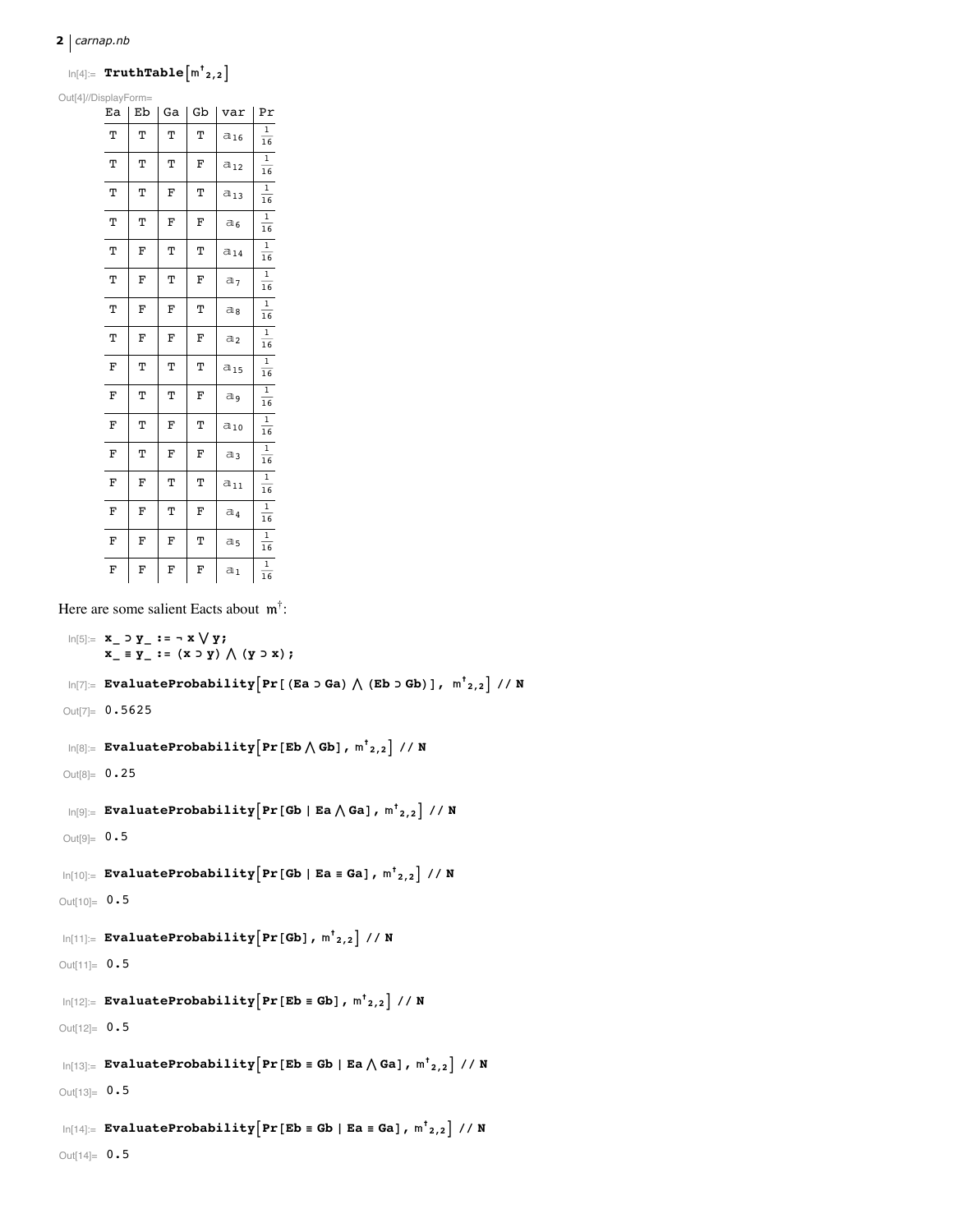```
\ln[15]= EvaluateProbability\left[\texttt{Pr}\left[\texttt{(Ea > Ga)} \bigwedge \texttt{(Eb > Gb)} \mid \texttt{Ea} \bigwedge \texttt{Ga}\right], \, \texttt{m}^{\dagger}_{\,\,\,2,2}\right] // N
Out[15]= 0.75
  \ln[16] = EvaluateProbability\left[\texttt{Pr}\right[ (Ea ɔ Ga) \bigwedge (Eb ɔ Gb) | ¬ Ea \bigwedge ¬ Ga], \textsf{m}^\dagger_{2,2} // N
Out[16]= 0.75
  \ln[17]: EvaluateProbability\left[\Pr\left[\text{ (Ea > Ga)} \bigwedge \text{ (Eb > Gb)} \right]\right. - Ea\bigwedge \text{Ga}\right] , \text{m}^{\dagger}{}_{2,2}\left] // N
Out[17]= 0.75
  \ln[18]= EvaluateProbability\left[\Pr\left[\text{ (Ea > Ga)} \bigwedge \text{ (Eb > Gb)} \mid \text{Ea} \bigwedge \neg \text{ Ga}\right], m_{2,2}^{\dagger}\right] // N
Out[18] = 0.
  \ln[19]= EvaluateProbability\left[\Pr\left[\text{ (Ea > Ga)} \bigwedge \text{ (Eb > Gb)} \mid \neg \text{ Ea}\right], \text{ m}^{\dagger}_{2,2}\right] // N
Out[19]= 0.75
  \log_{10}[20]:= EvaluateProbability\left[\texttt{Pr}\left[\texttt{(Ea > Ga)} \texttt{)} \left( \texttt{(Eb > Gb)} \right. \middle\vert \texttt{Ga}\right], \, \texttt{m}^\dagger_{\,\,\,2,2} \right] // N
Out[20]= 0.75
  \ln[21]: EvaluateProbability \left[\text{Pr}\left[\text{Ga}\mid\text{Gb}\bigwedge\left(\text{Ea}\bigwedge\frac{}{}\text{-Eb}\right)\right], \text{ m}^\dagger_{2,2}\right] // N
Out[21] = 0.5\ln[119]: EvaluateProbability\left[\Pr\left[\mathtt{Ea} \mid \mathtt{Eb}\right] > \Pr\left[\mathtt{Ea} \mid \mathtt{Eb} \bigwedge\left(\mathtt{Ga} \bigwedge \neg \mathtt{Gb}\right)\right] > \Pr\left[\mathtt{Ea}\right], \mathsf{m^t}_{2,2}\right]Out[119]= False\ln[22] := EvaluateProbability \left[\text{Pr}\left[\text{Ga}\mid\text{Gb}\right], \text{m}^{\dagger}_{2,2}\right] // N
Out[22] = 0.5\ln[23] := EvaluateProbability \left[\text{Pr}\left[\text{Ga}\right] , \text{m}^{\dagger} <sub>2,2</sub> \right] // N
Out[23] = 0.5
```
In other words,  $m^{\dagger}$  violates instantial relevance and analogy, but it leads to all Hempelian confirmatory instances for a universal generalization being confirmatory (probabilistically relevant) instances for a universal generalization.

Here is the  $m^*$  distribution:

In[24]:= **Symbolize@\* 2,2D;**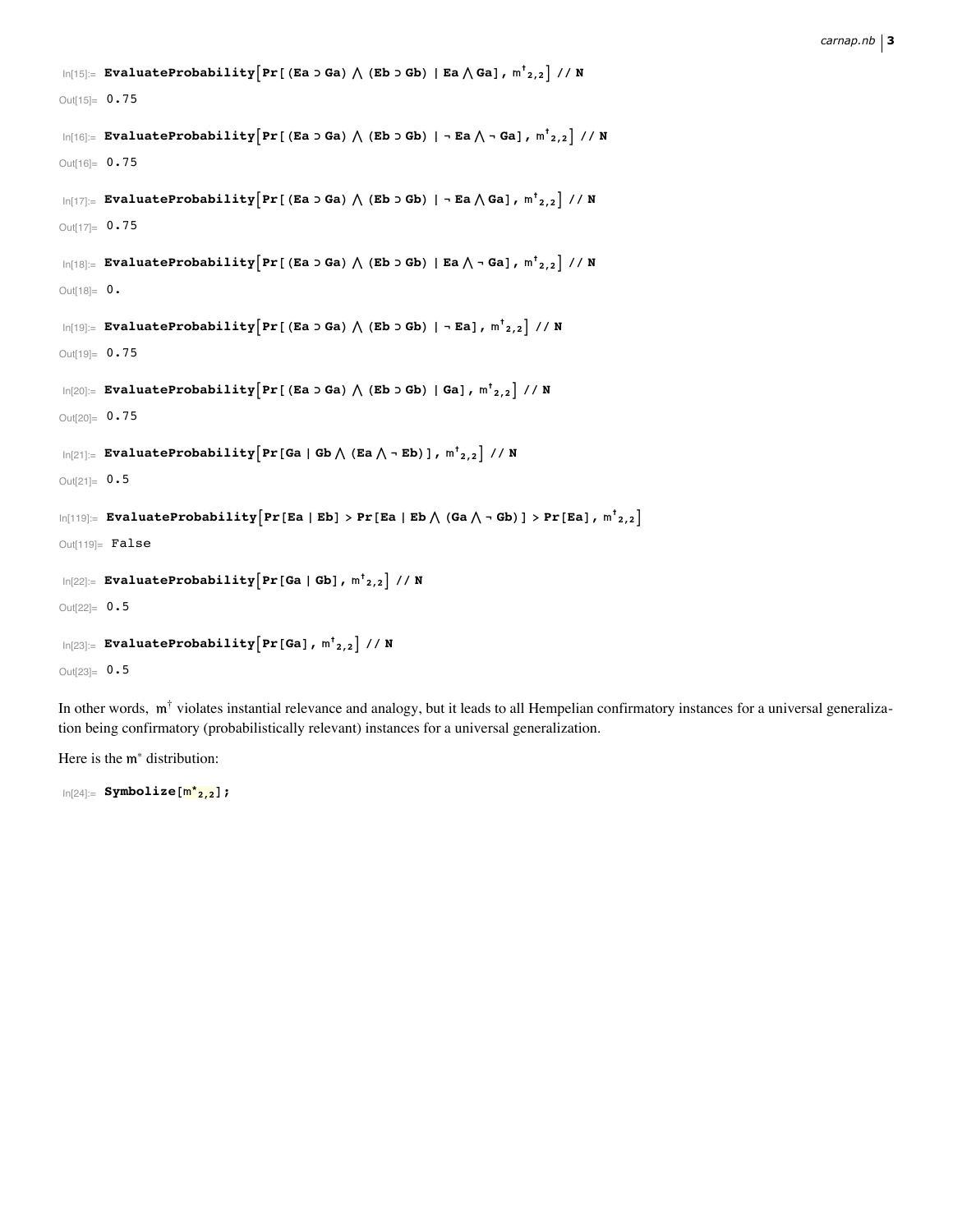$$
\ln[25] := m^*_{2,2} = \text{PrSAT}\Big[\Big\{\text{Pr}\left[\text{Eq } \wedge \text{Ga } \wedge \text{Eb } \wedge \text{Gb}\right] = \frac{1}{10}, \text{Pr}\left[\text{Eq } \wedge \text{Ga } \wedge \text{Eb } \wedge \text{-Gb}\right] = \frac{1}{20},
$$
\n
$$
\text{Pr}\left[\text{Eq } \wedge \text{Ga } \wedge \text{- Eb } \wedge \text{Gb}\right] = \frac{1}{20}, \text{Pr}\left[\text{Eq } \wedge \text{Ga } \wedge \text{-Eb } \wedge \text{-Gb}\right] = \frac{1}{20},
$$
\n
$$
\text{Pr}\left[\text{Eq } \wedge \text{-Ga } \wedge \text{Eb } \wedge \text{Gb}\right] = \frac{1}{20}, \text{Pr}\left[\text{Eq } \wedge \text{-Ga } \wedge \text{Eb } \wedge \text{-Gb}\right] = \frac{1}{10},
$$
\n
$$
\text{Pr}\left[\text{Eq } \wedge \text{-Ga } \wedge \text{-Eb } \wedge \text{Gb}\right] = \frac{1}{20}, \text{Pr}\left[\text{Eq } \wedge \text{-Ga } \wedge \text{-Eb } \wedge \text{-Gb}\right] = \frac{1}{20},
$$
\n
$$
\text{Pr}\left[\text{-Eq } \wedge \text{Ga } \wedge \text{Eb } \wedge \text{Gb}\right] = \frac{1}{20}, \text{Pr}\left[\text{-Eq } \wedge \text{Ga } \wedge \text{Eb } \wedge \text{-Gb}\right] = \frac{1}{20},
$$
\n
$$
\text{Pr}\left[\text{-Eq } \wedge \text{Ga } \wedge \text{-Eb } \wedge \text{Gb}\right] = \frac{1}{10}, \text{Pr}\left[\text{-Eq } \wedge \text{Ga } \wedge \text{-Eb } \wedge \text{-Gb}\right] = \frac{1}{20},
$$
\n
$$
\text{Pr}\left[\text{-Eq } \wedge \text{-Ga } \wedge \text{Eb } \wedge \text{Gb}\right] = \frac{1}{20}, \text{Pr}\left[\text{-Eq } \wedge \text{-Ga } \wedge \text{Eb } \wedge \text{-Gb}\right] = \frac{1}{20},
$$
\n
$$
\text{Pr}\left[\text{-Eq } \wedge \text{-Ga } \wedge \text{Eb }
$$

Out[25]= {
$$
\{EA \rightarrow \{a_2, a_6, a_7, a_8, a_{12}, a_{13}, a_{14}, a_{16}\}, Eb \rightarrow \{a_3, a_6, a_9, a_{10}, a_{12}, a_{13}, a_{15}, a_{16}\},
$$
  
\n $Ga \rightarrow \{a_4, a_7, a_9, a_{11}, a_{12}, a_{14}, a_{15}, a_{16}\}, gb \rightarrow \{a_5, a_8, a_{10}, a_{11}, a_{13}, a_{14}, a_{15}, a_{16}\},$   
\n $\Omega \rightarrow \{a_1, a_2, a_3, a_4, a_5, a_6, a_7, a_8, a_9, a_{10}, a_{11}, a_{12}, a_{13}, a_{14}, a_{15}, a_{16}\},$   
\n $\{a_1 \rightarrow \frac{1}{10}, a_2 \rightarrow \frac{1}{20}, a_3 \rightarrow \frac{1}{20}, a_4 \rightarrow \frac{1}{20}, a_5 \rightarrow \frac{1}{20}, a_6 \rightarrow \frac{1}{10}, a_7 \rightarrow \frac{1}{20}, a_8 \rightarrow \frac{1}{20}, a_9 \rightarrow \frac{1}{20},$   
\n $a_{10} \rightarrow \frac{1}{20}, a_{11} \rightarrow \frac{1}{10}, a_{12} \rightarrow \frac{1}{20}, a_{13} \rightarrow \frac{1}{20}, a_{14} \rightarrow \frac{1}{20}, a_{15} \rightarrow \frac{1}{20}, a_{16} \rightarrow \frac{1}{10}\}$ }

 $\ln[26] := \textbf{TruthTable} \big[\text{m}^{\star}{}_{2,2}\big]$ 

Out[26]//DisplayForm=

| Ea | Eb | Ga | Gb | var            | Pr                         |
|----|----|----|----|----------------|----------------------------|
| Т  | Т  | Т  | Т  | $a_{16}$       | $\,1$<br>$10\,$            |
| Т  | Т  | Т  | F  | $a_{12}$       | $\,1\,$<br>$\overline{20}$ |
| Т  | Т  | F  | Т  | $a_{13}$       | $\,1\,$<br>20              |
| Т  | Т  | F  | F  | a <sub>6</sub> | $\,1\,$<br>10              |
| Т  | F  | Т  | Т  | $a_{14}$       | 1<br>20                    |
| Т  | F  | Т  | F  | a <sub>7</sub> | $\mathbf{1}$<br>20         |
| Т  | F  | F  | Т  | $a_8$          | $\,1$<br>20                |
| Т  | F  | F  | F  | $a_2$          | 1<br>20                    |
| F  | Т  | Т  | Т  | $a_{15}$       | $\,1$<br>20                |
| F  | Т  | Т  | F  | a,             | $\mathbf{1}$<br>20         |
| F  | Т  | F  | Т  | $a_{10}$       | $\mathbf{1}$<br>20         |
| F  | Т  | F  | F  | $a_3$          | 1<br>$\overline{20}$       |
| F  | F  | Т  | Т  | $a_{11}$       | $\,1\,$<br>10              |
| F  | F  | Т  | F  | $a_4$          | $\,1$<br>20                |
| F  | F  | F  | Т  | a <sub>5</sub> | 1<br>$\overline{20}$       |
| F  | F  | F  | F  | a <sub>1</sub> | $\mathbf 1$<br>10          |

Here are some salient Eacts about  $m^*$ :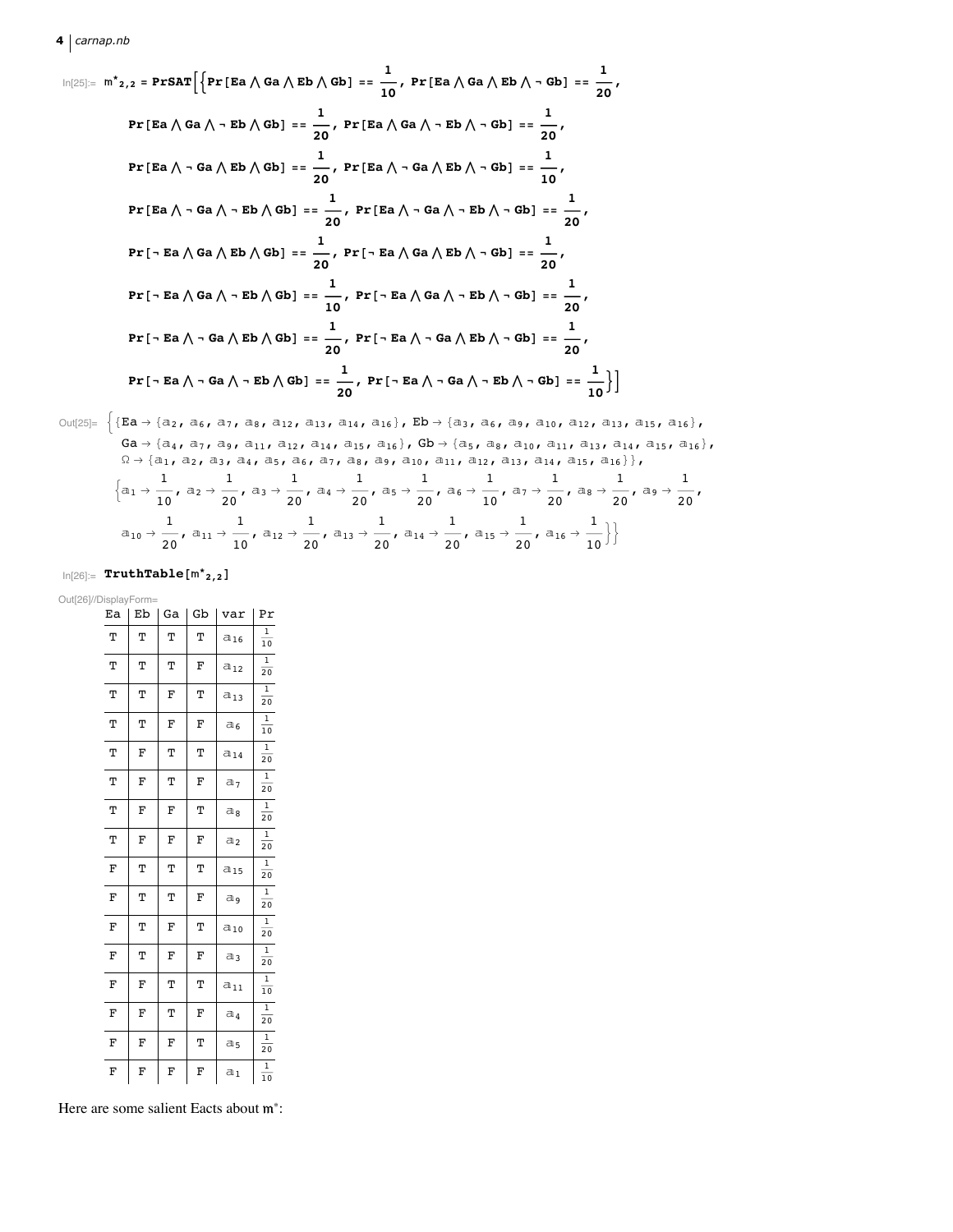```
\ln[27]:= EvaluateProbability[Pr[(Ea ⊃ Ga) \bigwedge (Eb ⊃ Gb)], \mathsf{m^*}_{2,2}] // N
Out[27] = 0.6\ln[28] := EvaluateProbability [Pr[Eb \bigwedge Gb], m^*_{2,2}] // N
Out[28]= 0.25
 \ln[29]:= EvaluateProbability[Pr[Gb | Ea\bigwedge Ga], m^*_{2,2}] // N
Out[29]= 0.6
 \ln[30] := EvaluateProbability [Pr[Gb | Ea = Ga], m^*_{2,2}] // N
Out[30]= 0.5
 \ln[31] := EvaluateProbability\left[ Pr\left[ Gb \mid (Ea \equiv Ga) \bigwedge Eb \right], \ln^*_{2,2} \right] // N
Out[31] = 0.6\ln[32] := EvaluateProbability [Pr[Gb | Eb], m^*_{2,2}] // N
Out[32]= 0.5In[33]:= EvaluateProbability@Pr@GbD, *
2,2D êê N
Out[33] = 0.5\ln[34] := EvaluateProbability [Pr[Eb = Gb], m^*_{2,2}] // N
Out[34] = 0.5\ln[35] := EvaluateProbability[Pr[\textbf{Eb} \equiv \textbf{Gb} | \textbf{Ea} \bigwedge \textbf{Ga}], \text{m}^*_{2,2}] // \textbf{N}Out[35] = 0.6In[36]:= EvaluateProbability@Pr@Eb ª Gb » Ea ª GaD, *
2,2D êê N
Out[36]= 0.6
 \ln[37] := EvaluateProbability [Pr[Eb = Gb], m^*_{2,2}] // N
Out[37] = 0.5\ln[38] := EvaluateProbability[Pr[(Ea ⊃ Ga) \bigwedge (Eb ⊃ Gb)], \mathsf{m^*}_{2,2}] // N
Out[38]= 0.6
 \log_{10}[39] = EvaluateProbability[Pr[(Ea ɔ Ga) \bigwedge (Eb ɔ Gb) | Ea \bigwedge Ga], m^*_{2,2}] // N
Out[39]= 0.8
 \ln[40] = EvaluateProbability[Pr[(Ea ɔ Ga) \bigwedge (Eb ɔ Gb) | ¬ Ea \bigwedge ¬ Ga], m*2,2] // N
Out[40]= 0.8\ln[41]: EvaluateProbability[Pr[(Ea ɔ Ga) \bigwedge (Eb ɔ Gb) | ¬ Ea \bigwedge Ga], m*2,2] // N
Out[41]= 0.8\ln[120]: EvaluateProbability[Pr[Ea | Eb] > Pr[Ea | Eb\bigwedge (Ga\bigwedge - Gb)] > Pr[Ea], \mathfrak{m^*}_{2,2}]
Out[120]= False
 \ln[42]:= EvaluateProbability[Pr[(Ea ɔ Ga) \bigwedge (Eb ɔ Gb) | Ea \bigwedge - Ga], m*2,2] // N
Out[42] = 0.\ln[43] := EvaluateProbability[Pr[Ga | Gb \bigwedge (Ea \bigwedge - Eb)], m*<sub>2,2</sub>] // N
Out[43] = 0.5
```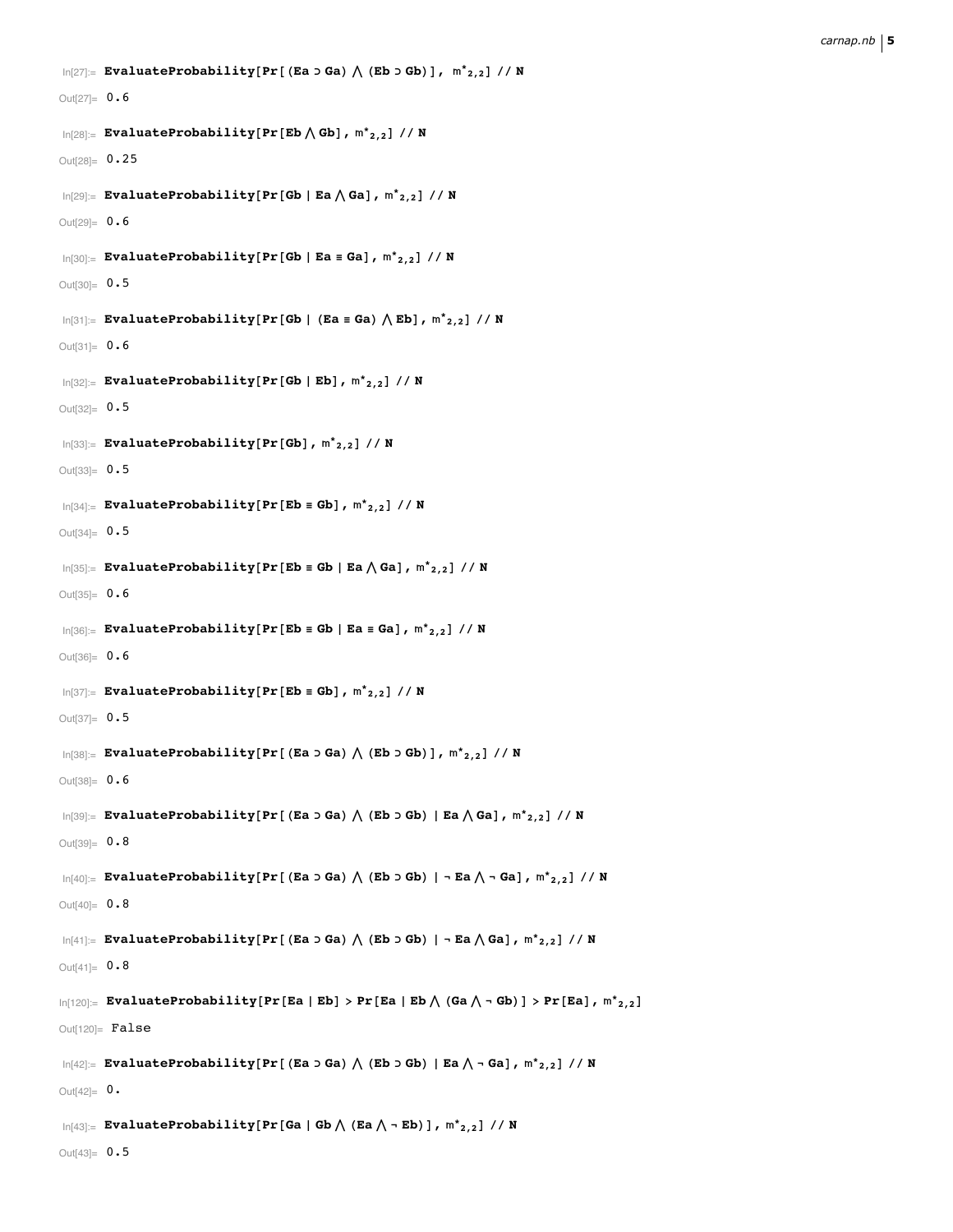6  $\vert$  carnap.nb

```
\ln[44] = EvaluateProbability[Pr[Ga | Gb], m^*_{2,2}] // N
Out[44] = 0.6\ln[45] = EvaluateProbability[Pr[Ga], m^*_{2,2}] // N
```
Out[45]=  $0.5$ 

In other words, m<sup>\*</sup> satisfies instantial relevance and "analogy by similarity", but it also leads to all Hempelian confirmatory instances for a universal generalization being confirmatory (probabilistically relevant) instances for a universal generalization.

What about "Grue"? Here, the 2-object, 3-predicate case is what we'd want to look at (E, O, G, and a, b, c). It's pretty complex. We need to be more clever now in specifying  $m^{\dagger}$  2, 3 and  $m^{\dagger}$  2, 3. We start with  $m^{\dagger}$  2, 3.

```
\ln[46] = Symbolize\left[\frac{m^{\dagger}a}{,3}\right];
 ln[47] := atoms = {Ea, Eb, Oa, Ob, Ga, Gb};
          tvs = Flatten[Outer[List, Sequence@@Table[{True, False}, {6}]], 5];
          set[x_] := Table[If[x[i]] = True, atoms[i]], - atoms[i]], {i, 1, Length[atoms] };sds = (And @ @ # > ) @ (set / @ tws);f[s_] := Pr[s] = \frac{1}{Length[sds]},m^{\dagger}_{2,3} = PrSAT[{f /@sds}, BypassSearch \rightarrow True];
In[53]: = x_ = y_ : = (x > y) \wedge (y > x);\ln[54] := \texttt{EvaluateProbability}\Big[\Pr\big[\texttt{(Ea > (0a \equiv Ga)) \texttt{)} \big(\texttt{(Eb > (0b \equiv Gb))}\big], \; \texttt{m}^\dagger_{2,3}\Big] \texttt{ // N}Out[54]= 0.5625\ln[55] = EvaluateProbability Pr [Eb \bigwedge Gb], m^{\dagger}<sub>2,3</sub> // N
Out[55]= 0.25\ln[56] = EvaluateProbability Pr [Ob | Ea \bigwedge Ga], m^{\dagger}<sub>2,3</sub> | // N
Out[56]= 0.5\ln[57]:= EvaluateProbability Pr[Gb | Ea = Ga], m^{\dagger}<sub>2,2</sub> // N
Out[57]= 0.5\ln[58] = EvaluateProbability \lceil Pr [Gb], m^{\dagger}<sub>2,2</sub> // N
Out[58]= 0.5\ln[59] = EvaluateProbability \left[\Pr\left[\textbf{Eb} \equiv \textbf{Gb}\right], m^{\dagger}_{2,2}\right] // N
Out[59]= 0.5\ln[60]:= EvaluateProbability \left[\Pr\left[\mathbf{Eb} \equiv \mathbf{Gb} \mid \mathbf{Ea} \wedge \mathbf{Ga}\right], m^{\dagger}_{2,2}\right] // N
Out[60] = 0.5\ln[61]:= EvaluateProbability \left[\Pr\left[\mathbf{Eb} \equiv \mathbf{Gb} \mid \mathbf{Ea} \equiv \mathbf{Ga}\right], m^{\dagger}<sub>2,2</sub> // N
Out[61]= 0.5\ln[62] = EvaluateProbability \lceil Pr \rceil (Ea \supset Ga) \bigwedge (Eb \supset Gb) | Ea \bigwedge Ga], m^{\dagger}<sub>2,2</sub> | // N
Out[62]= 0.75\ln[63] = EvaluateProbability Pr[(Ea > Ga) \bigwedge (Eb > Gb) | - Ea \bigwedge - Ga], m^{\dagger}<sub>2,2</sub> | // N
Out[63]= 0.75
```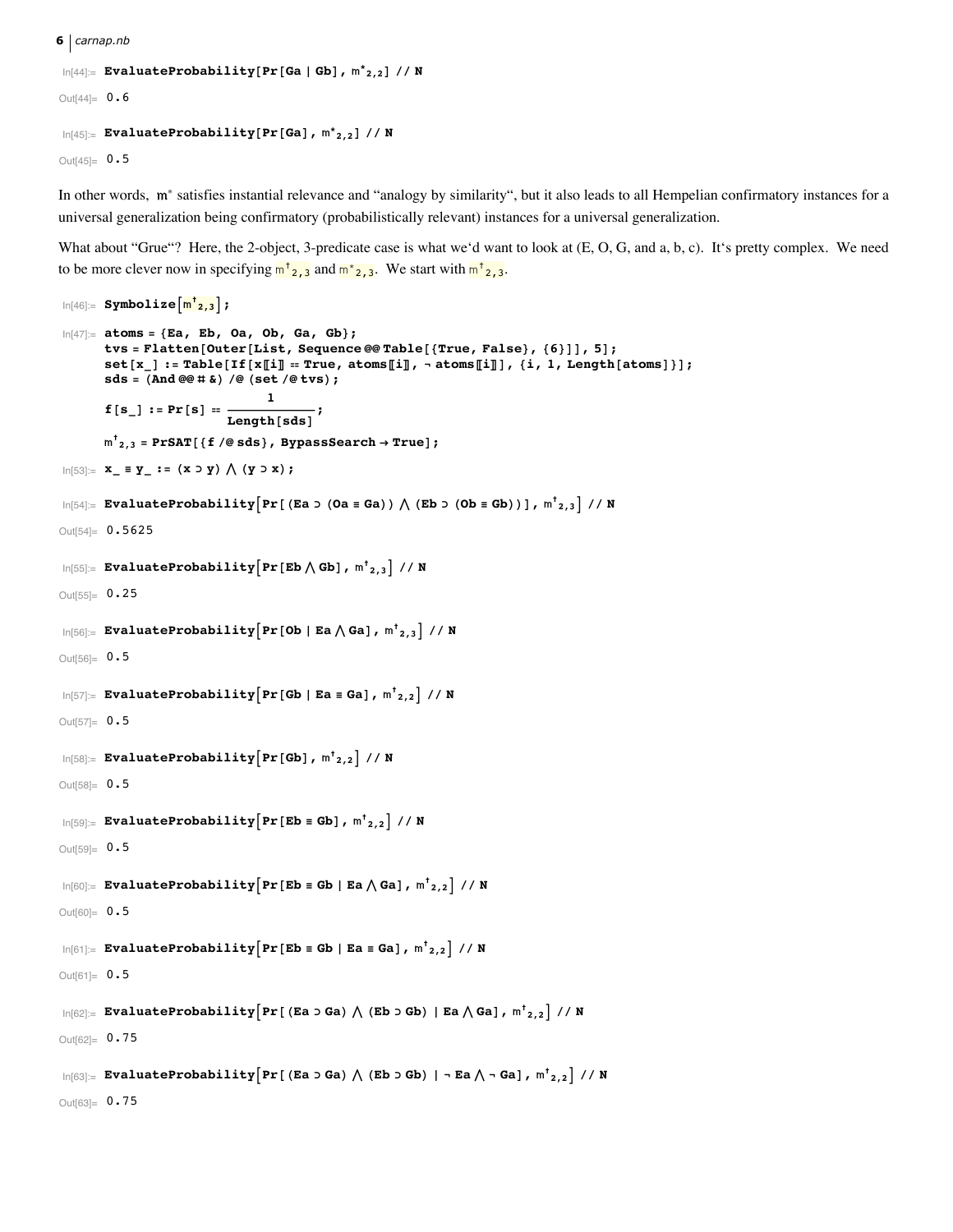```
\ln[64] = EvaluateProbability\left[\Pr\left[\text{ (Ea > Ga)} \bigwedge \text{ (Eb > Gb)} \right] - \text{Ea} \bigwedge \text{Ga}\right], \mathfrak{m^+}_{2,2} // N
Out[64]= 0.75
  \ln[65]: EvaluateProbability\left[\Pr\left[\text{ (Ea > Ga)} \bigwedge \text{ (Eb > Gb)} \mid \text{Ea} \bigwedge \neg \text{ Ga}\right], \text{ m}^{\dagger}_{2,2}\right] // N
Out[65] = 0.
  \ln[66]= EvaluateProbability\left[\Pr\left[\text{ (Ea > Ga)} \bigwedge \text{ (Eb > Gb)} \mid \neg \text{ Ea}\right], \text{ m}^{\dagger}_{2,2}\right] // N
Out[66]= 0.75
  \ln[67]:= EvaluateProbability\left[\Pr\left[\right(\texttt{Ea} > \texttt{Ga}\right) \bigwedge\left(\texttt{Eb} > \texttt{Gb}\right) \mid \texttt{Ga}\right], \mathfrak{m^t}_{2,2}\right] // N
Out[67]= 0.75
  \ln[\text{68}] = EvaluateProbability\left[\text{Pr}\left[\text{Ga}\mid\text{Gb}\bigwedge\left(\text{Ea}\bigwedge\text{-}\text{Eb}\right)\right], \text{m}^{\dagger}_{2,2}\right] // N
Out[68]= 0.5
  \ln[69] := EvaluateProbability \left[\text{Pr}\left[\text{Ga}\mid\text{Gb}\right],\text{ m}^{\dagger}_{2,2}\right] // N
Out[69] = 0.5\ln [70] := EvaluateProbability \left[\text{Pr}\left[\text{Ga}\right] , \text{m}^{\dagger} 2,2 \right] // N
```
 $Out[70] = 0.5$ 

Now, for  $m^*_{2,3}$ , we must be a little more clever. We have to compute the structure descriptions, and then the probabilities for them, etc.

```
\ln[176] = \text{perm}[s] : s / . \{Ea \rightarrow Eb, Eb \rightarrow Ea, Ga \rightarrow Gb, Gb \rightarrow Ga, Oa \rightarrow Ob, Ob \rightarrow Oa\};states = set êü tvs;
        results = 8<;
        For[i = 1, i \le Length[states], i++, a = states[i]]; temp = {};
           AppendTo[temp, i]; For[j = 1, j \le Length[states], j++, b = states[j];If [Sort[a] == Sort[perm[b]], AppendTo[temp, j]]]; AppendTo[results, temp]];
        structIndices = Union êü Union@Sort êü resultsD;
        in[x, S_]: = Or @ @ Table[x == S[[i], {i, 1, Length[S] }];pr[sn_] := \frac{1}{36 \text{ Length}[\text{Flatten}[\text{Select}[\text{structured}]\text{ndices, in}[\text{sn, #1] & \\]]};}f[n_] := Pr[And @@stack{\text{states}[n]]} := pr[n];m<sup>*</sup><sub>2,3</sub> = PrSAT[{f /@Range[64]}, BypassSearch → True];
```
 $\ln[185] := \textbf{TruthTable} \big[\text{m*}_\textbf{2,3}\big]$ 

Out[185]//DisplayForm=

| Ea | Eb | Ga | Gb | Oa | Ob | var      | Pr                              |
|----|----|----|----|----|----|----------|---------------------------------|
| Т  | Т  | Т  | Т  | Т  | Т  | $a_{64}$ | $\mathbf{1}$<br>36              |
| Т  | Т  | Т  | Т  | Т  | F  | $a_{58}$ | $\mathbf{1}$<br>$\overline{72}$ |
| Т  | Т  | Т  | Т  | F  | Т  | $a_{59}$ | $\mathbf 1$<br>72               |
| Т  | Т  | Т  | Т  | F  | F  | $a_{43}$ | $\overline{1}$<br>36            |
| Т  | Т  | Т  | F  | Т  | Т  | $a_{60}$ | $\mathbf{1}$<br>$\overline{72}$ |
| Т  | Т  | Т  | F  | Т  | F  | $a_{44}$ | $\mathbf 1$<br>72               |
| Т  | Т  | Т  | F  | F  | Т  | $a_{45}$ | $\mathbf 1$<br>72               |
| Т  | Т  | Т  | F  | F  | F  | $a_{23}$ | $\mathbf{1}$<br>72              |
| Т  | Т  | F  | Т  | Т  | Т  | $a_{61}$ | $\mathbf{1}$<br>$\overline{72}$ |
| Т  | Т  | F  | Т  | Т  | F  | $a_{46}$ | $\mathbf{1}$<br>72              |
| Т  | Т  | F  | Т  | F  | Т  | $a_{47}$ | $\,1$<br>$\overline{72}$        |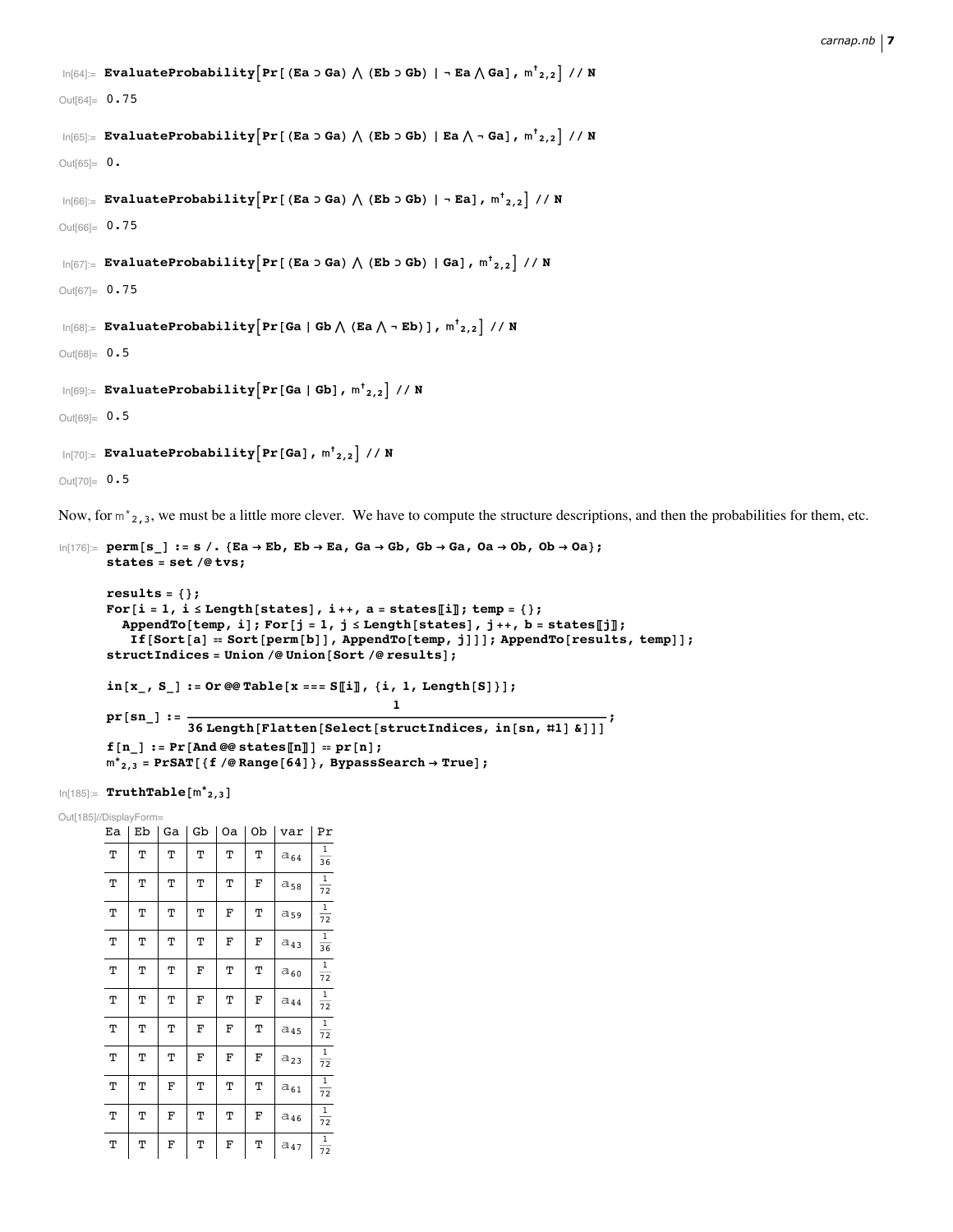#### **8** *carnap.nb*

| Т | т | F | т | F | F | a <sub>24</sub> | 1<br>72              |
|---|---|---|---|---|---|-----------------|----------------------|
| Т | Т | F | F | Т | Т | a 48            | 1<br>36              |
| Т | Т | F | F | Т | F | a 25            | 1<br>72              |
| Т | Т | F | F | F | Т | a <sub>26</sub> | 1<br>72              |
| Т | Т | F | F | F | F | a g             | 1<br>36              |
| Т | F | Т | Т | Т | Т | a 62            | 1<br>72              |
| Т | F | Т | Т | Т | F | a <sub>49</sub> | 1<br>72              |
| Т | F | Т | Т | F | Т | a 50            | 1<br>72              |
| Т | F | Т | Т | F | F | a27             | 1<br>72              |
| Т | F | Т | F | Т | Т | a <sub>51</sub> | 1<br>$\overline{72}$ |
| Т | F | Т | F | Т | F | a <sub>28</sub> | 1<br>72              |
| Т | F | Т | F | F | Т | a 29            | 1<br>72              |
| Т | F | Т | F | F | F | аg              | 1<br>72              |
| Т | F | F | Т | Т | Т | a 52            | 1<br>72              |
| Т | F | F | Т | Т | F | a 30            | $\,1$<br>72          |
| Т | F | F | Т | F | Т | $a_{31}$        | 1<br>72              |
| Т | F | F | Т | F | F | a10             | 1<br>72              |
| Т | F | F | F | Т | Т | a 32            | 1<br>72              |
| Т | F | F | F | Т | F | $a_{11}$        | 1<br>72              |
| Т | F | F | F | F | Т | a 12            | 1<br>$\overline{72}$ |
| Т | F | F | F | F | F | $a_2$           | 1<br>72              |
| F | Т | Т | Т | Т | Т | a <sub>63</sub> | 1<br>72              |
| F | Т | Т | Т | Т | F | a 53            | 1<br>72              |
| F | Т | Т | Т | F | Т | $a_{54}$        | 1<br>72              |
| F | Т | Т | Т | F | F | $a_{33}$        | 1<br>72              |
| F | Т | Т | F | Т | Т | a55             | 1<br>72              |
| F | Т | Т | F | Т | F | a 34            | $\,1\,$<br>72        |
| F | Т | Т | F | F | Т | a <sub>35</sub> | 1<br>72              |
| F | Т | Т | F | F | F | a <sub>13</sub> | 1<br>72              |
| F | Т | F | Т | Т | Т | a36             | 1<br>72              |
| F | Т | F | Т | Т | F | $a_{36}$        | 1<br>72              |
| F | Т | F | Т | F | Т | a 37            | 1<br>72              |
| F | Т | F | Т | F | F | a14             | 1<br>72              |
| F | Т | F | F | Т | Т | $a_{38}$        | $\,1$<br>72          |
| F | Т | F | F | Т | F | a <sub>15</sub> | 1<br>72              |
| F | Т | F | F | F | Т | a 16            | 1<br>72              |
| F | Т | F | F | F | F | aз              | 1<br>72              |
| F | F | Т | Т | Т | Т | a57             | 1<br>36              |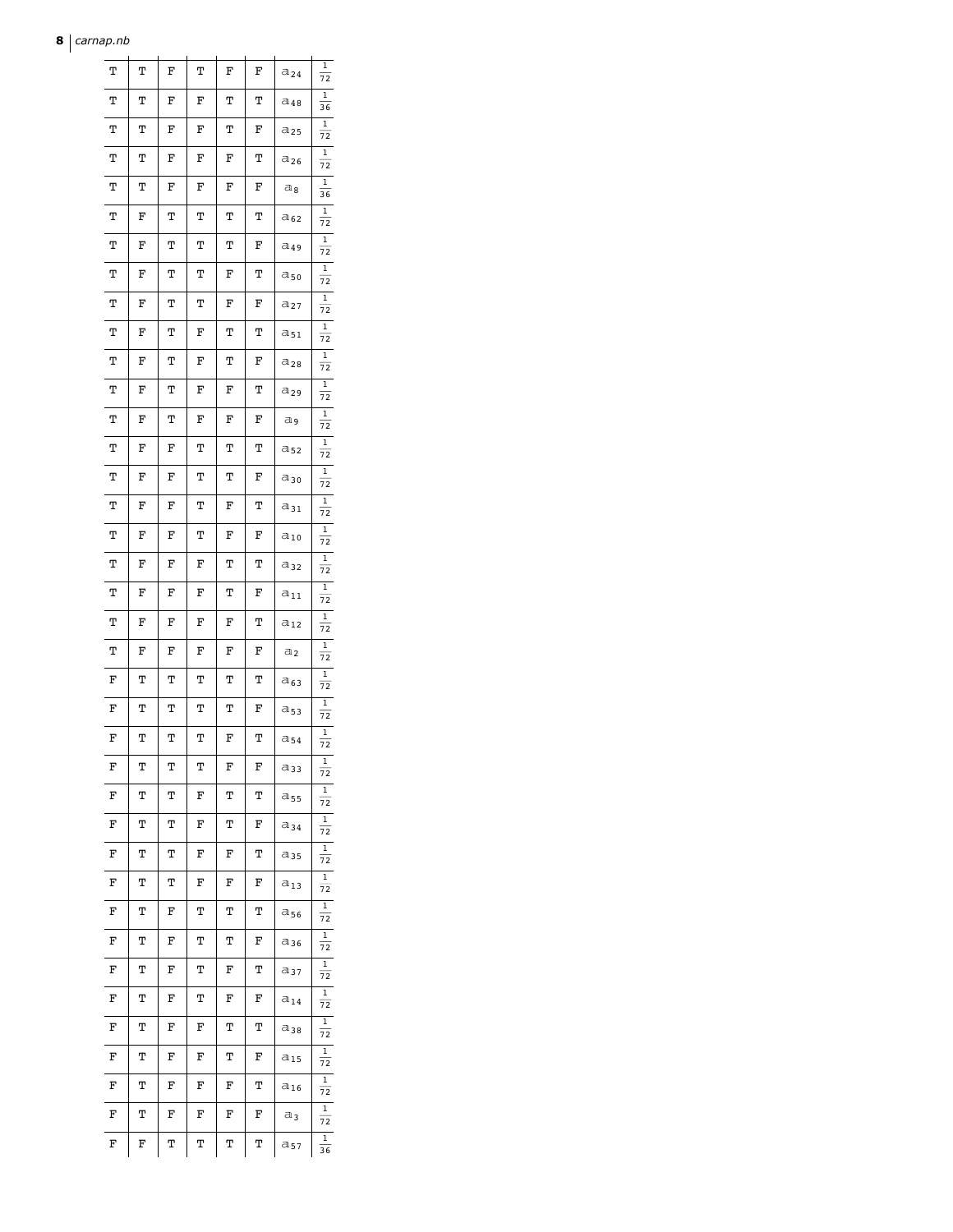| F | F | Т | Т | Т | F | $a_{39}$        | $\mathbf{1}$<br>72              |
|---|---|---|---|---|---|-----------------|---------------------------------|
| F | F | Т | Т | F | Т | $a_{40}$        | $\mathbf{1}$<br>$\overline{72}$ |
| F | F | Т | Т | F | F | $a_{17}$        | $\,1$<br>36                     |
| F | F | Т | F | Т | Т | $a_{41}$        | 1<br>72                         |
| F | F | Т | F | т | F | $a_{18}$        | $\mathbf{1}$<br>72              |
| F | F | Т | F | F | Т | $a_{19}$        | 1<br>72                         |
| F | F | Т | F | F | F | $a_4$           | $\,1$<br>72                     |
| F | F | F | Т | Т | Т | $a_{42}$        | 1<br>72                         |
| F | F | F | Т | Т | F | $a_{20}$        | $\,1$<br>72                     |
| F | F | F | Т | F | Т | $a_{21}$        | 1<br>72                         |
| F | F | F | Т | F | F | a <sub>5</sub>  | $\,1$<br>$\overline{72}$        |
| F | F | F | F | Т | Т | a <sub>22</sub> | 1<br>36                         |
| F | F | F | F | Т | F | $a_6$           | 1<br>72                         |
| F | F | F | F | F | Т | a <sub>7</sub>  | 1<br>72                         |
| F | F | F | F | F | F | $a_1$           | 1<br>36                         |

```
\ln[186]:= EvaluateProbability[Pr[(Ea > (Oa = Ga)) \bigwedge (Eb > (Ob = Gb))], m^*_{2,3}] // N
```
Out[186]=  $0.583333$ 

```
\ln[T8] = EvaluateProbability[Pr[(Ea > (Oa = Ga)) \bigwedge (Eb > (Ob = Gb)) | Ea \bigwedge Oa \bigwedge Ga], m^*_{2,3} // N
```
Out[78]=  $0.703704$ 

```
\ln[187] := EvaluateProbability[Pr[(Ea o Ga) \bigwedge (Eb o Gb) | Ea \bigwedge Oa \bigwedge Ga], m^*_{2,3}] // N
```
Out[187]= 0.777778

```
\ln[188] = EvaluateProbability[Pr[(Ea \triangleright Ga) \bigwedge (Eb \triangleright Gb)], m^*_{2,3}] // N
```
Out[188]= 0.583333

```
\ln[189] = \texttt{EvaluateProbability}[\Pr[(\texttt{Ea} > (\texttt{Oa} \equiv \texttt{Ga})) \wedge (\texttt{Eb} > (\texttt{Ob} \equiv \texttt{Gb})) \mid \texttt{Ea} \wedge \texttt{Ga}], m^*_{2,3}] \textit{ // N}
```
Out[189]= 0.388889

```
\ln[190] = EvaluateProbability[Pr[(Ea > (Oa = Ga)) \bigwedge (Eb > (Ob = Gb)) | Ea \bigwedge Oa], m^*_{2,3} // N
```
Out[190]=  $0.388889$ 

```
\ln[191] := \texttt{EvaluateProbability[Pr[(Ea > (0a \equiv Ga)) \wedge (Eb > (Ob \equiv Gb)) | Ga \wedge Oa], m^*_{2,3}] // N}
```
Out[191]=  $0.777778$ 

 $\ln[192]$ := EvaluateProbability[Pr[Eb o (Ob = Gb) | Ea o (Oa = Ga)],  $m^*_{2,3}$ ] // N

 $Out[192] = 0.777778$ 

 $In[193]:$  EvaluateProbability[Pr[Eb  $\triangleright$  (Ob  $\equiv$  Gb)],  $m^*_{2,3}$ ] // N

Out[193]=  $0.75$ 

 $\ln[194]$  = EvaluateProbability[Pr[Eb o (Ob = Gb) | Ea  $\wedge$  (Oa  $\wedge$  Ga)],  $m^*_{2,3}$ ] // N

Out[194]= 0.777778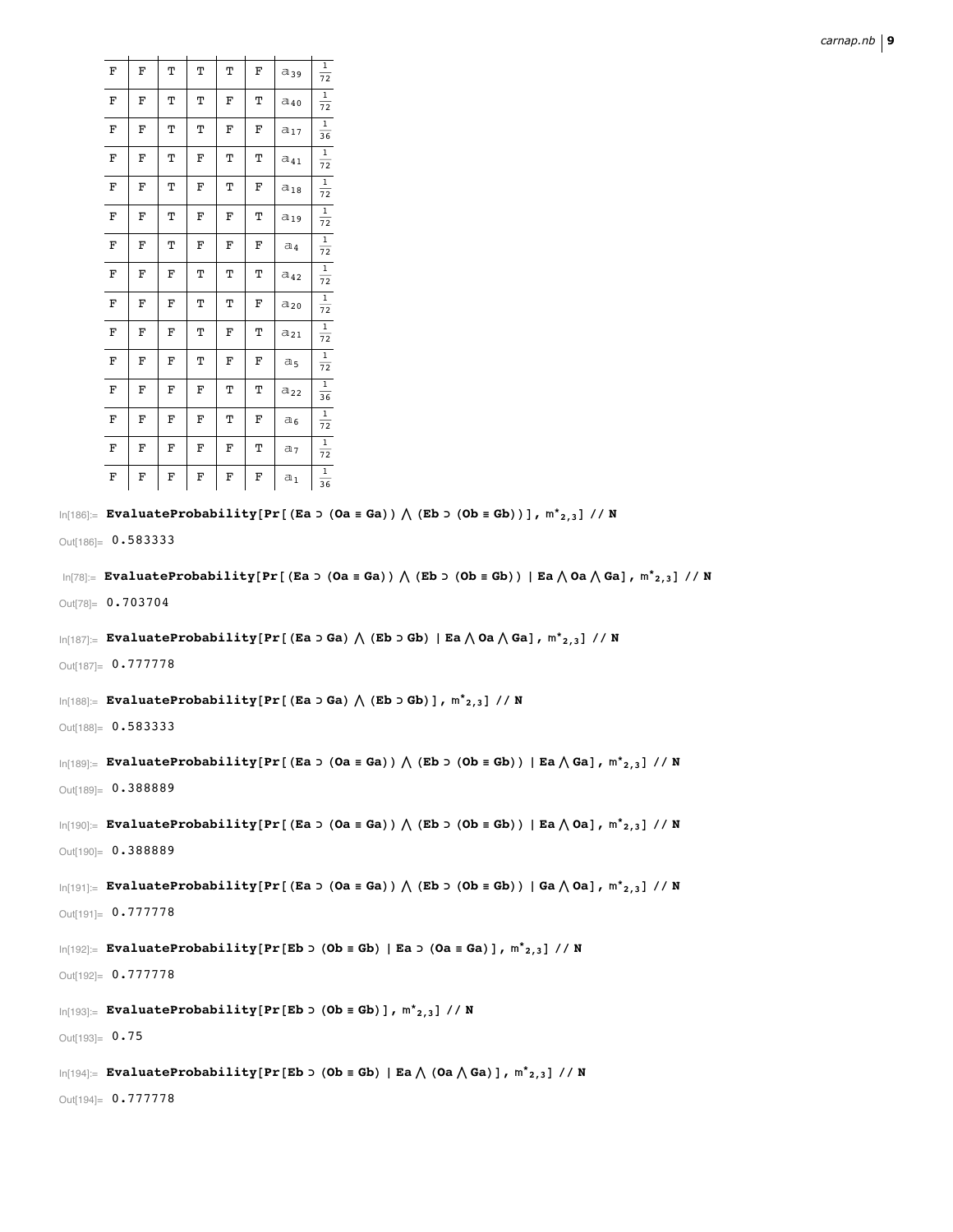#### **10** *carnap.nb*

```
\ln[195] := EvaluateProbability[Pr[Eb\bigwedge (Ob \equiv Gb) | Ea\bigwedge (Oa\bigwedge Ga)], m^*_{2,3}] // N
Out[195]= 0.333333
\ln[196] := EvaluateProbability[Pr[Eb\bigwedge (Ob \equiv Gb) | Ea\bigwedge (Oa \equiv Ga)], \mathsf{m^*}_{2,3}] // N
Out[196]= 0.333333
\ln[197] := EvaluateProbability[Pr[Eb \bigwedge (Ob \equiv Gb) | Ea \bigwedge (Oa \equiv Ga) \bigwedge (Oa \bigwedge Ob)], m^*_{2,3}] // N
Out[197] = 0.4\ln[198] := EvaluateProbability[Pr[Eb\bigwedge (Ob \equiv Gb) | (Oa\bigwedge Ob)], m^*_{2,3}] // N
Out[198]= 0.25
\ln[199] := EvaluateProbability[Pr[Eb \bigwedge Gb | Ea \bigwedge (Oa = Ga) \bigwedge (Oa \bigwedge Ob)], m^*_{2,3}] // N
Out[199] = 0.4\ln[200] := EvaluateProbability [Pr[Eb \bigwedge Gb | Oa \bigwedge Ob], m^*_{2,3}] // N
Out[200]= 0.25
\ln[201]: EvaluateProbability[Pr [Eb \bigwedge (Ob \equiv Gb)], m^*_{2,3}] // N
Out[201]= 0.25
\ln[202] := EvaluateProbability [Pr[Eb \bigwedge (Ob \bigwedge Gb) ], m^*_{2,3} ] // N
Out[202]= 0.125
\ln[203] := EvaluateProbability[Pr[Eb\bigwedge (Ob\bigwedge Gb) | Ea\bigwedge (Oa\bigwedge Ga)], \mathfrak{m^*}_{2,3}] // N
Out[203]= 0.222222
\ln[204] := EvaluateProbability<sup>[Pr[Gb | Ea = Ga], m^*_{2,3}] // N</sup>
Out[204] = 0.5Comparison with 2,2:
\ln[205] := EvaluateProbability<sup>[Pr[Gb | Ea = Ga], m^*_{2,2}] // N</sup>
Out[205] = 0.5\ln[206] := EvaluateProbability<sup>[Pr[Gb</sup> | Ea = Ga], m^*_{2,3}] // N
Out[206]= 0.5In[207]:= EvaluateProbability@Pr@GbD, *
2,2D êê N
Out[207]= 0.5In[208]:= EvaluateProbability@Pr@GbD, *
2,3D êê N
Out[208]= 0.5\ln[209] := EvaluateProbability [Pr[Eb = Gb], m^*_{2,2}] // N
Out[209] = 0.5\ln[210] := EvaluateProbability [Pr[Eb = Gb], m^*_{2,3}] // N
Out[210]= 0.5\ln[211]: EvaluateProbability \left[\text{Pr}\left[\text{Eb}\equiv\text{Gb}\mid\text{Ea}\bigwedge\text{Ga}\right], \text{m}^{\dagger}_{2,2}\right] // N
Out[211]= 0.5
```